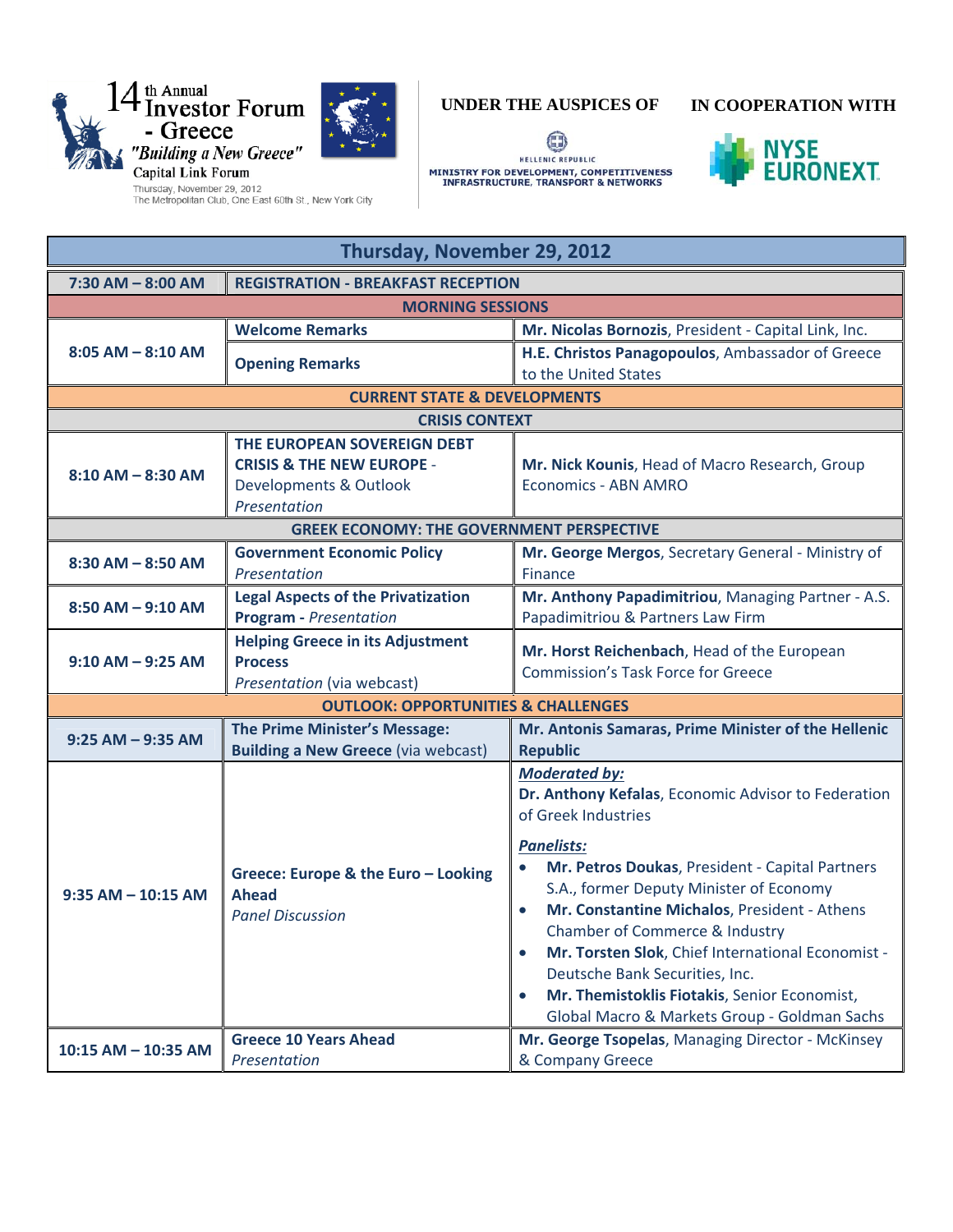| 10:35 AM - 11:10 AM                     | <b>Public Projects: Putting Greece on a</b><br><b>Growth Trajectory</b><br><b>Panel Discussion</b>                                                         | <b>Moderated by:</b><br>Mr. Panos Papazoglou, Country Managing Partner<br>Greece - CSE South Cluster Leader - Ernst & Young<br><b>Panelists:</b><br>Mr. Nikolaos Mantzoufas, Secretary Special for<br>Public Private Partnerships (PPPs) - Ministry of<br>Development Competitiveness, Infrastructure &<br>Networks of the Hellenic Republic<br>Mr. Michael Redican, Managing Director, Public<br>$\bullet$<br>Project Finance - Deutsche Bank<br>Mr. Aris Syngros, Chairman - Invest in Greece<br>$\bullet$<br>Agency<br>Mr. Stelios Stavridis Chairman & CEO - Athens<br>Water Supply and Sewerage Company (EYDAP SA) |  |  |
|-----------------------------------------|------------------------------------------------------------------------------------------------------------------------------------------------------------|-------------------------------------------------------------------------------------------------------------------------------------------------------------------------------------------------------------------------------------------------------------------------------------------------------------------------------------------------------------------------------------------------------------------------------------------------------------------------------------------------------------------------------------------------------------------------------------------------------------------------|--|--|
| 11:10 AM - 11:50 PM                     | <b>Putting Greece Back on the Global</b><br><b>Agenda</b><br><b>Panel Discussion</b>                                                                       | <b>Moderated by:</b><br>Mr. Pimm Fox, Anchor - Bloomberg Radio & TV<br><b>Panelists:</b><br>Mr. John Calamos, CEO & Global Co-Chief<br><b>Investment Officer - Calamos Investments</b><br>(NASDAQ:CLMS)<br>Mr. Dean Metropoulos, Chairman & CEO - C.<br>$\bullet$<br>Dean Metropoulos & Co.<br>Mr. John Koudounis, President & CEO - Mizuho<br>$\bullet$<br>Securities USA, Inc.<br>Mr. Sotirios Vahaviolos, President & CEO -<br>$\bullet$<br>Mistras Group Inc. (NYSE:MG)<br>Mr. George Sakellaris, President & CEO -<br>$\bullet$<br>Ameresco, Inc. (NYSE:AMRC)                                                      |  |  |
| <b>SECTOR INVESTMENTS &amp; OUTLOOK</b> |                                                                                                                                                            |                                                                                                                                                                                                                                                                                                                                                                                                                                                                                                                                                                                                                         |  |  |
| 12:10 PM - 12:30 PM                     | <b>Telecommunications Investment</b><br><b>Opportunities</b><br>Presentation                                                                               | Mr. Babis Mazarakis, Group CFO - Hellenic<br><b>Telecommunications Organization (OTE)</b>                                                                                                                                                                                                                                                                                                                                                                                                                                                                                                                               |  |  |
| <b>LUNCHEON</b>                         |                                                                                                                                                            |                                                                                                                                                                                                                                                                                                                                                                                                                                                                                                                                                                                                                         |  |  |
| $1:00$ PM $- 2:15$ PM                   | <b>LUNCH &amp; KEYNOTE ADDRESS</b><br><b>BUILDING A NEW GREECE:</b><br><b>Rebuilding Greece's Credibility &amp;</b><br><b>Attracting Foreign Investors</b> | <b>Keynote Address by</b><br><b>Mr. Costis Hatzidakis</b><br>Minister of Development,<br>Competitiveness, Infrastructure &<br>Networks of the Hellenic Republic<br><b>Introductory Remarks by</b><br><b>Mr. Zubaid Ahmad</b><br>Vice Chairman, Global Head, Public Sector and<br>Sovereign Wealth Funds, Citi                                                                                                                                                                                                                                                                                                           |  |  |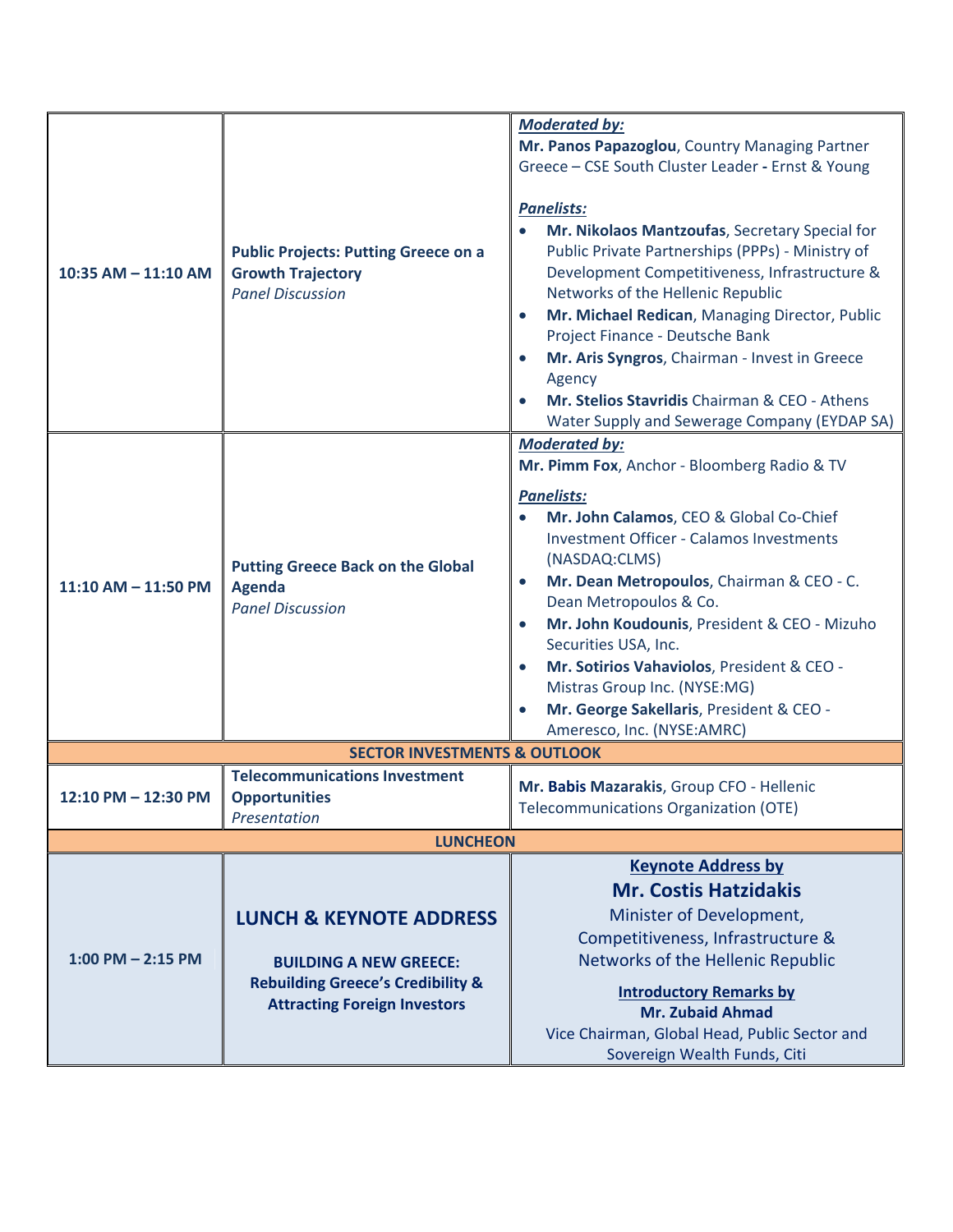| <b>AFTERNOON SESSIONS</b>               |                                                                                                               |                                                                                                                                                                                                                                                                                                                                                                                                                                                                                                                                                                                                                                                                   |  |  |
|-----------------------------------------|---------------------------------------------------------------------------------------------------------------|-------------------------------------------------------------------------------------------------------------------------------------------------------------------------------------------------------------------------------------------------------------------------------------------------------------------------------------------------------------------------------------------------------------------------------------------------------------------------------------------------------------------------------------------------------------------------------------------------------------------------------------------------------------------|--|--|
| <b>SECTOR INVESTMENTS &amp; OUTLOOK</b> |                                                                                                               |                                                                                                                                                                                                                                                                                                                                                                                                                                                                                                                                                                                                                                                                   |  |  |
| $2:30$ PM $- 2:50$ PM                   | <b>Greece as an Energy Hub</b><br>Presentation                                                                | Mr. Assimakis Papageorgiou, Deputy Minister for<br>Environment, Energy & Climate Change of the Hellenic<br>Republic                                                                                                                                                                                                                                                                                                                                                                                                                                                                                                                                               |  |  |
| $2:50$ PM $-3:25$ PM                    | <b>Energy Sector: The CEO Perspective</b><br><b>Panel Discussion</b>                                          | <b>Moderated by:</b><br>Mrs. Theano Liakopoulou, Partner - McKinsey &<br>Company<br><b>Panelists:</b><br>Mrs. Rania Ekaterinari, Deputy CEO - Public Power<br>Corporation<br>Mr. George Peristeris, CEO - GEK TERNA                                                                                                                                                                                                                                                                                                                                                                                                                                               |  |  |
| 3:25 PM - 3:35 PM                       | A Greek Multinational Expanding into<br>the US Renewable Energy Market<br>Presentation                        | Mr. George Peristeris, CEO - GEK TERNA & TERNA<br><b>ENERGY</b>                                                                                                                                                                                                                                                                                                                                                                                                                                                                                                                                                                                                   |  |  |
| $3:35$ PM $-$ 4:15 PM                   | <b>Greek Banking System:</b><br>Recapitalization, Consolidation &<br>Restructuring<br><b>Panel Discussion</b> | <b>Moderated by:</b><br>Mr. Peter Eavis, Reporter - The New York Times<br><b>Panelists:</b><br>Mr. George Koutsos, Chief Investment Officer -<br><b>Hellenic Financial Stability Fund</b><br>Mr. Petros Christodoulou, Deputy CEO - National<br>$\bullet$<br><b>Bank of Greece</b><br>Mr. Luigi Rizzo, Investment Banking, London -<br>$\bullet$<br><b>Goldman Sachs</b><br>Mr. Hubert Vannier, Managing Director, Head of<br>$\bullet$<br>M&A for Financial Institutions in Europe, Middle<br>East & Africa - Deutsche Bank<br>Mr. Jean-Sebastien Dietch, Global Head of<br>$\bullet$<br>Financial Institutions Group, Corporate Finance -<br><b>BNP Paribas</b> |  |  |
| $4:15$ PM $- 4:35$ PM                   | <b>The Privatization Program</b><br>Presentation                                                              | Mr. Andreas Taprantzis, Executive Director - Hellenic<br>Republic Asset Development Fund                                                                                                                                                                                                                                                                                                                                                                                                                                                                                                                                                                          |  |  |
| 4:35 PM - 5:10 PM                       | <b>Real Estate Investment Opportunities</b><br><b>Panel Discussion</b>                                        | <b>Moderated by:</b><br>Mr. Petros Machas, Senior Partner - Machas & Partners<br>Law Firm<br><b>Panelists:</b><br>$\bullet$<br>Mr. Loucas Ellinas, Chairman of the Group and CEO<br>- L.P. Ellinas Group of Companies<br>Prof. Spiro N. Pollalis, Harvard University,<br>$\bullet$<br>Chairman & CEO - Ellinikon S.A.<br>Mr. Giovanni Gregoratti, Managing Director, Real<br>$\bullet$<br>Estate & Lodging Banking, EMEA - Citi                                                                                                                                                                                                                                   |  |  |

 $6<sup>th</sup>$  ANNUAL GLOBAL SHIPPING MARKETS ROUNDTABLE **THE GLOBAL SHIPPING MARKETS – REVIEW & OUTLOOK**